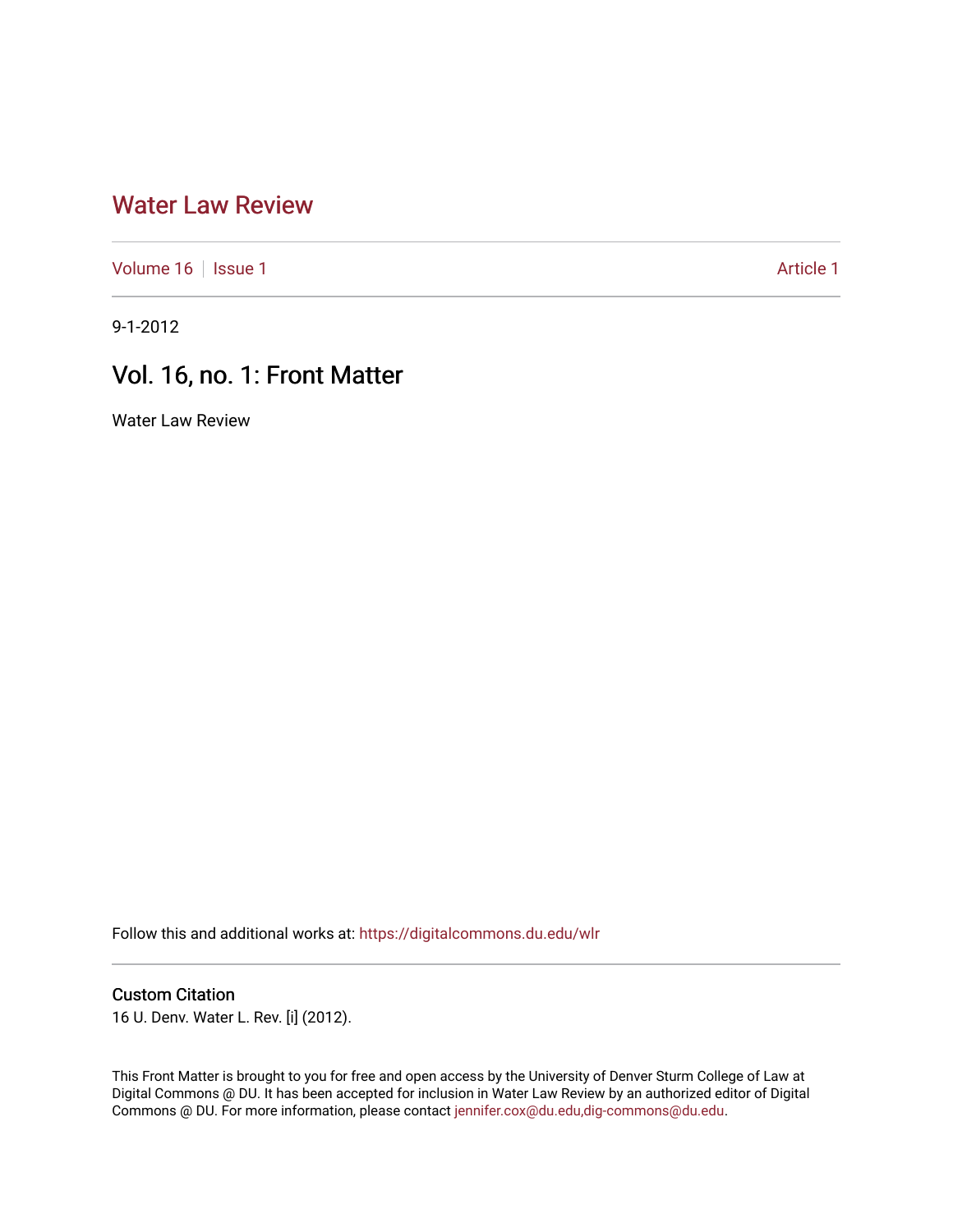# **UNIVERSITY OF DENVER WATER LAW REVIEW**

## **ARTICLES**

Water, Oil, and Gas: A Legal and Technical Framework Kent Holsinger, Esq. and Peter Lemke, P.E.

Reconciling Water Law and Economic Efficiency in Colorado Water Administration Charles W. Howe

The Public Trust Doctrine: What It Is, Where It Came From, and Why Colorado Does Not (and Should Not) Have One Stephen H. Leonhardt, Esq. and Jessica J. Spuhler, Esq.

Opening the Floodgates and Draining the Great Lakes One Bottle at a Time: How Privatizing Water **Resources Threatens the Great Lakes** Rhonda L. Ross

**Interpreting Water Conservation Standards in** Waukesha, Wisconsin: A Local Internalization of **International Norms?** Sarah E. Sharp

## **ARTICLE UPDATE**

Eighth Update to Colorado Water Law: An Historical Overview Justice Gregory J. Hobbs, Jr.

**BOOK NOTES** 

**CASE NOTE** 

**CONFERENCE REPORTS** 

**COURT REPORTS** 

Volume 16/Issue 1/Fall 2012

三田 Denver wat Law  $Q6 - 18 - 13$ Denver  $\frac{1}{2}$  $\overline{\mathfrak{L}}$ Received on:<br>University of  $\circ$ ew.  $\rightarrow$ K25 .N364 Jan-Tene mevie<br>ersit **ほどソ** Jniv law  $\frac{1}{2}$ 

**ALDZ** 

3216939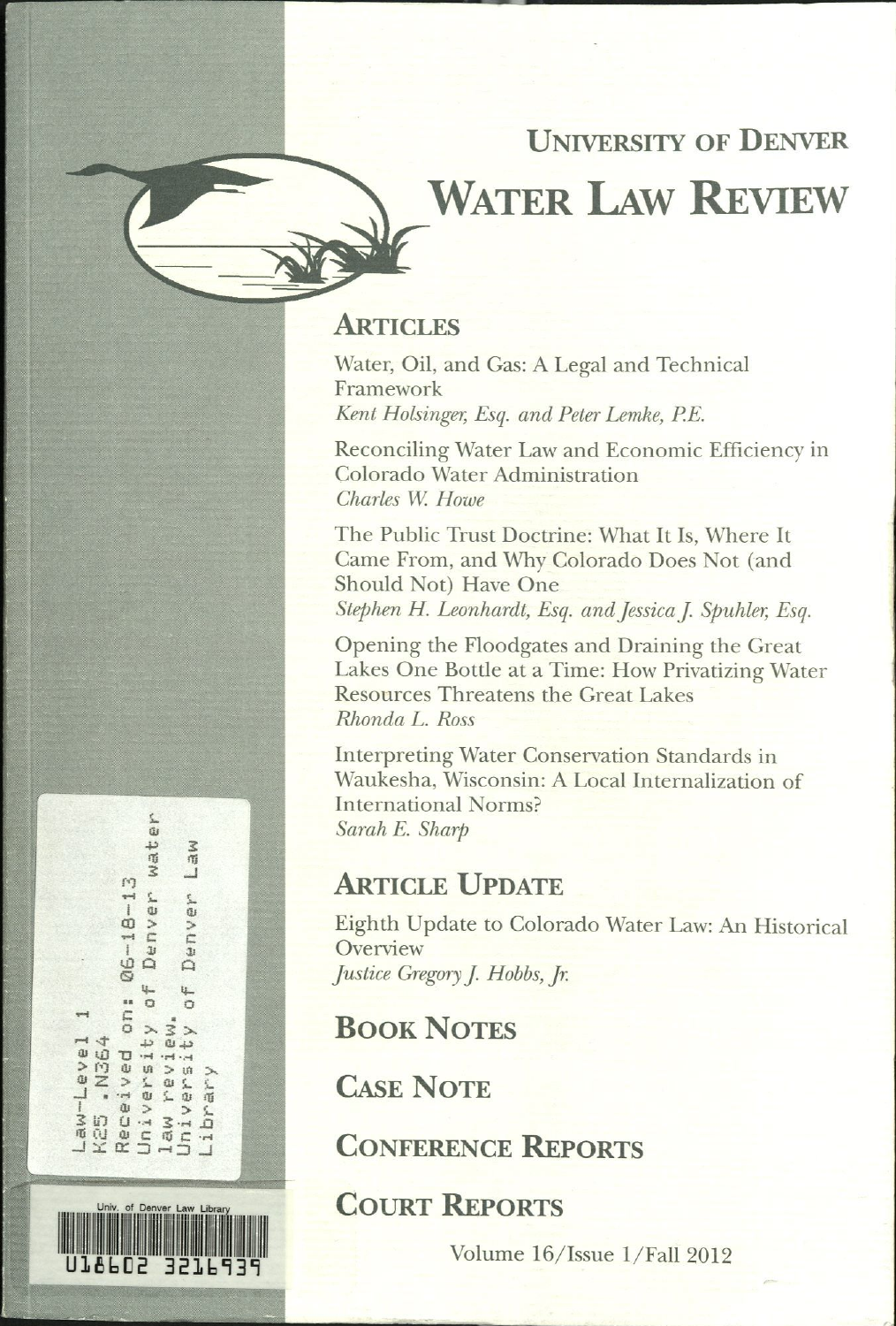#### Copyright @ **2013 by** the *WA TER LA W REVIEW* University of Denver (Colorado Seminary) Sturm College of Law *WA TER LA WRE VIEW* is published twice annually at the University of Denver, Sturm College of Law

#### Annual Subscriptions:

| THIRTING ANDALISATION |  |
|-----------------------|--|
|                       |  |
|                       |  |

| Please address subscriptions to:                         |
|----------------------------------------------------------|
| <b>Business Editor</b>                                   |
| <b>Water Law Review</b>                                  |
| University of Denver Sturm College of Law                |
| 2255 East Evans Avenue                                   |
| Denver, Colorado 80208 USA                               |
| Telephone: (303) 871.6223                                |
| Facsimile: (303) 871.6503                                |
| http://www.duwaterlawreview.com                          |
| wlr@law.du.edu                                           |
|                                                          |
| Subscriptions will renew automatically unless timely no- |
|                                                          |

tice of termination is received. The *Water Law Review* welcomes inquiries concerning its tax-deductible donor program.

#### Single Issues:

For single volumes, bound sets, and microfilm contact: William **S.** Hein **&** Company, Inc. **1285** Main St., Buffalo NY **14209-1987 USA** Telephone: **(800) 828.7571**

The opinions and conclusions expressed in this volume are solely those of the authors and do not necessarily reflect the views of the University of Denver Sturm College of Law or the *Water Law Review* This publication is presented with the understanding that neither the publishers nor the authors are engaged in rendering legal or other professional services. In no event, including negligence on the part of the authors, reviewers, or the publisher, will the authors, reviewers, or the publisher be liable for any direct, indirect, or consequential damages resulting from use of this material.

```
ISSN # 1521 - 3455
```
Cover and logo **by** Lee Demary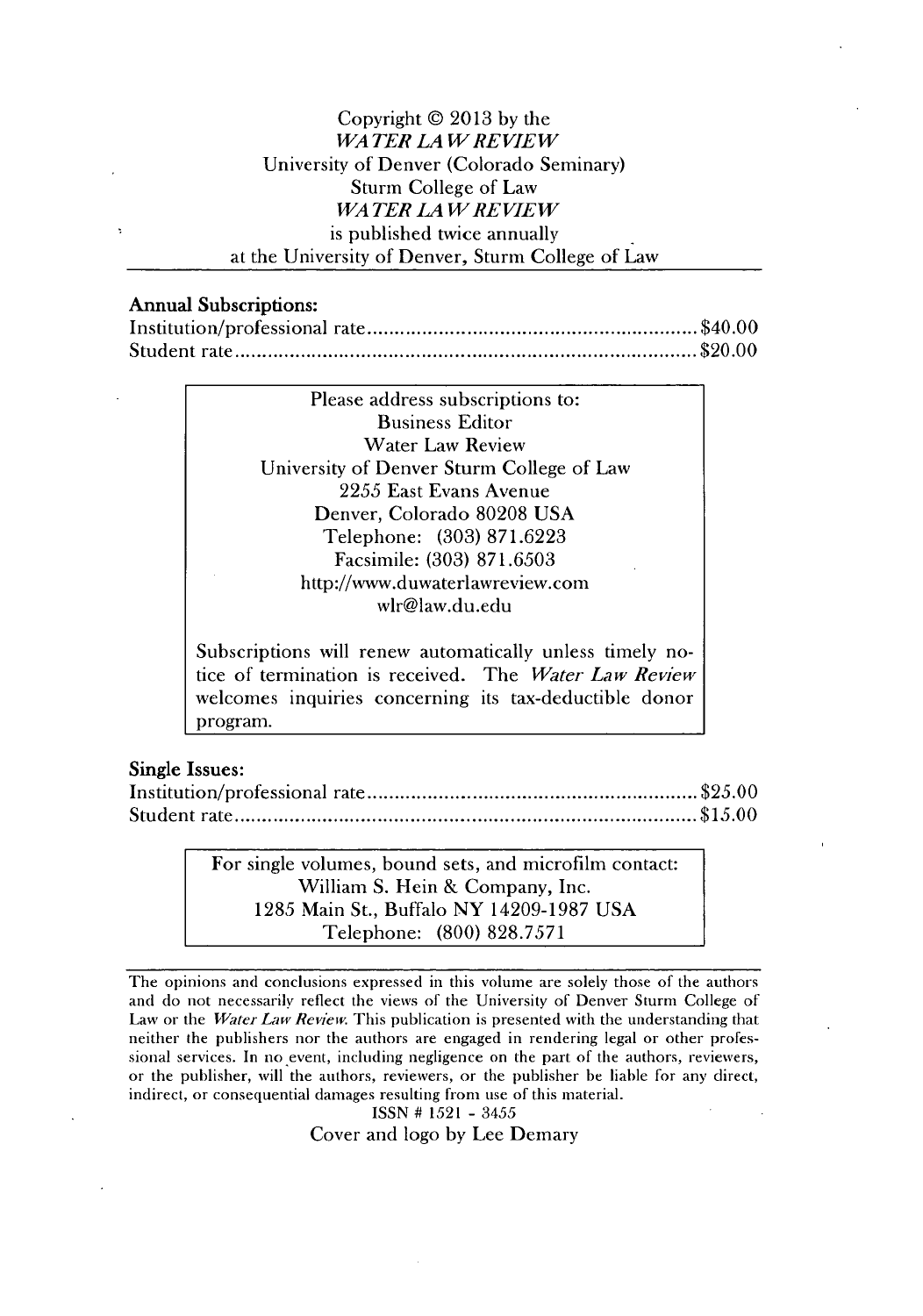## **MANUSCRIPT SUBMISSION GUIDELINES FOR AUTHORS**

#### **EDITORIAL POLICY**

The *Water Law Review welcomes* the submission of articles of timely interest to the water law community. Articles should discuss topical issues in water law and related areas, such as environmental and natural resource law, land use. They should provide an original, analytical, and indepth treatment of the issue rather than a summary of previous research efforts. Anonymous peer review of articles is available upon request. In addition to articles, the *Water Law Review* also invites submissions of shorter works, such as book reviews, commentaries, and bibliographies.

#### **STYLE -**

Articles should be well organized, concisely written, and presented in an articulate and scholarly manner. Accordingly, authors should minimize their use of direct quotes.

#### **FORMAT**

Manuscripts considered for publications must be typed, double-spaced, and formatted to fit on  $8\frac{1}{2}$  x 11 paper. The text should be broken into appropriate headings and subheadings and should conform to the *Chicago Manual of Style* (16th ed. **2010).** Citations to references and authorities should be contained in footnotes. Footnotes may also include elaboration on points raised in the text or references to research sources pertaming to points peripheral to those discussed in the text. Footnotes must **conform** with *The Bluebook: A Uniform System of Citation* **(19th** ed. 2010), published **by** the Harvard Law Review Association. Footnotes should **be** current as of the date of submission. Send hardcopy submissions to: University of Denver Water Law Review, **2255** East Evans Avenue, #447, Denver, Colorado, **80208.** Email electronic submissions, as an attached **file** in Microsoft Word format, to wlr@law.du.edu.

The *Water Law Review* will accept submissions at any time. For consideration for publication in the spring journal, submissions should be received **by** November 1 of the prior year. For consideration for publication in the fall journal, submissions should be received **by** August **1.**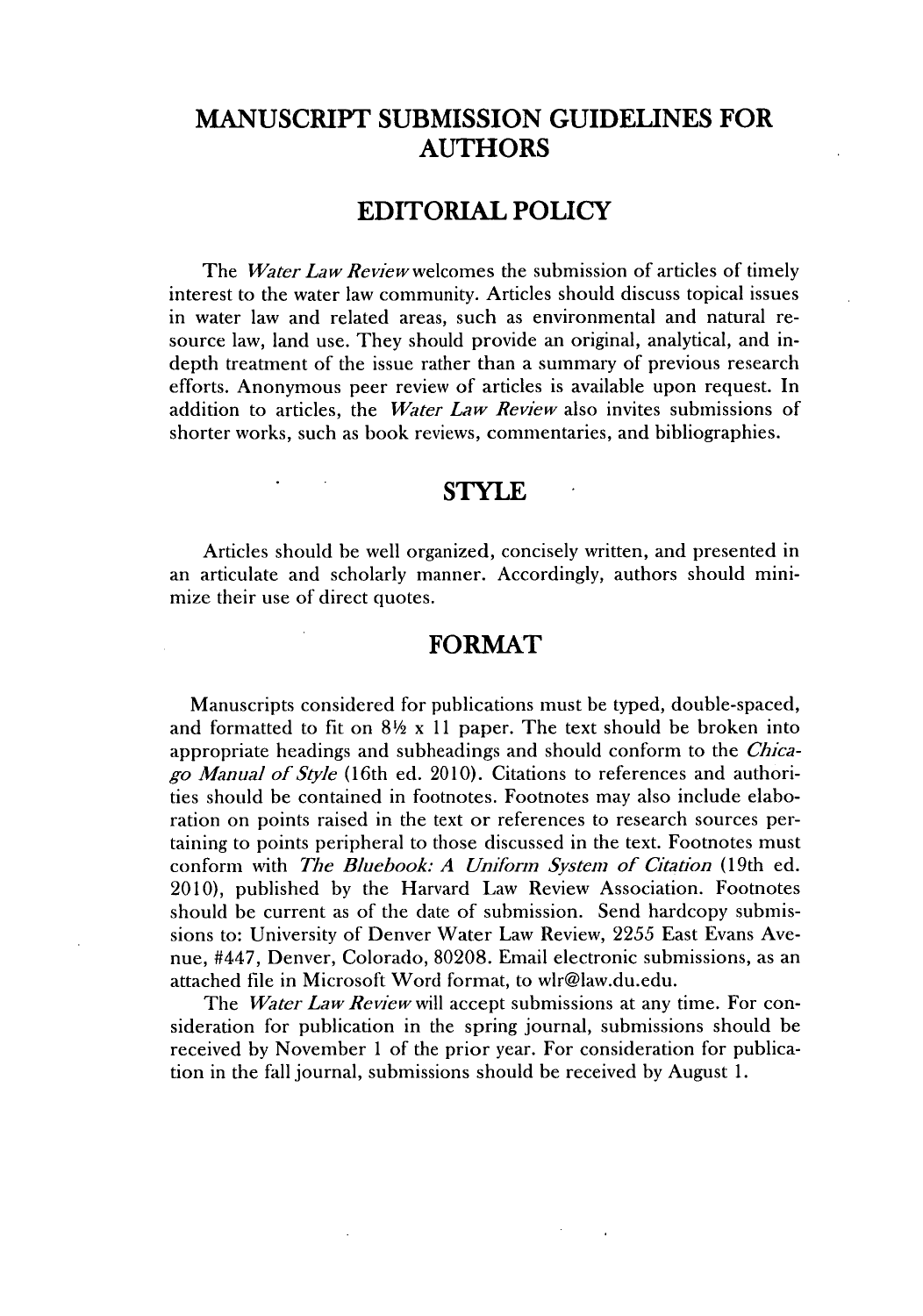# **UNIVERSITY** OF DENVER **WATER LAW REVIEW**

**VOLUME 16 ISSUE 1 ISSUE 1 FALL 2012** 

## EDITORIAL BOARD

*Eitor-in-Chief* **ALLISON** POFIT ALTARAS

**Managing Editors** GREGORY **COWAN** ELISABETH **HUTCHINSON**

*Production Edtor* MATTHEW **WATSON** *Symposium Editor* **JONATHAN KING**

*Business Edtor* EMILY **LANDE**

*Court Reports Editors* **JOSEPH** NORRIS **JOHNA** VARTY

*Ardcles Editors* SARAH BARTH JESSICA BIDGOOD BRAUER **JONATHAN CULWELL** KELLY **DELANEY JESSICA ZAEGEL**

#### SENIOR **STAFF** EDITORS

**ANDREA AGUILERA-MORENO ALAN KITCHEN LEIGH AUERBACH** RYAN **COYNE** GERARD **DEFFENBAUGH** TYLER GEISERT AMY WEGNER KHO\*

**MICHAEL** LERCH **AUBREY MARKSONt** PATRICK **PELUSO ANTHONY** PERKO DARIN SMITH

ROBERT SYKES WINSLOW TAYLOR **LAUREN** VARNER **JACOB** WATTERSON **JESSICA** WEISS

\* Interim Online Content Editor t Sources Editor

## **STAFF** EDITORS

**JENNA ANDERSON ALEX BESONG** KOLEY BORCHARD **AARON** BRUNSKILL EVERETTE BULLARD CHRISTOPHER BUTLER SARAH **CASSINIS ASHLEYJACKSON**

**LAUREN JOSEPH** ALEXANDER LOUDEN **SHANNON LOVE** SKYLAR MARSHALL **ANDREW** MCFADDEN SARAH McGRATH EMILY MURPHY CHRISTINE RoMo

**D.** AUSTIN RUESCHHOFF NATALIA **SCHISSLER** CHRIS **STEVENS** CHRISTOPHER STORK HOLLY TAYLOR ADAM **THIESSEN** WILUAM **DAVIS** WERT

### **FACULTY** ADVISOR

TOM **I.** ROMERO, **II,** ASSOCIATE PROFESSOR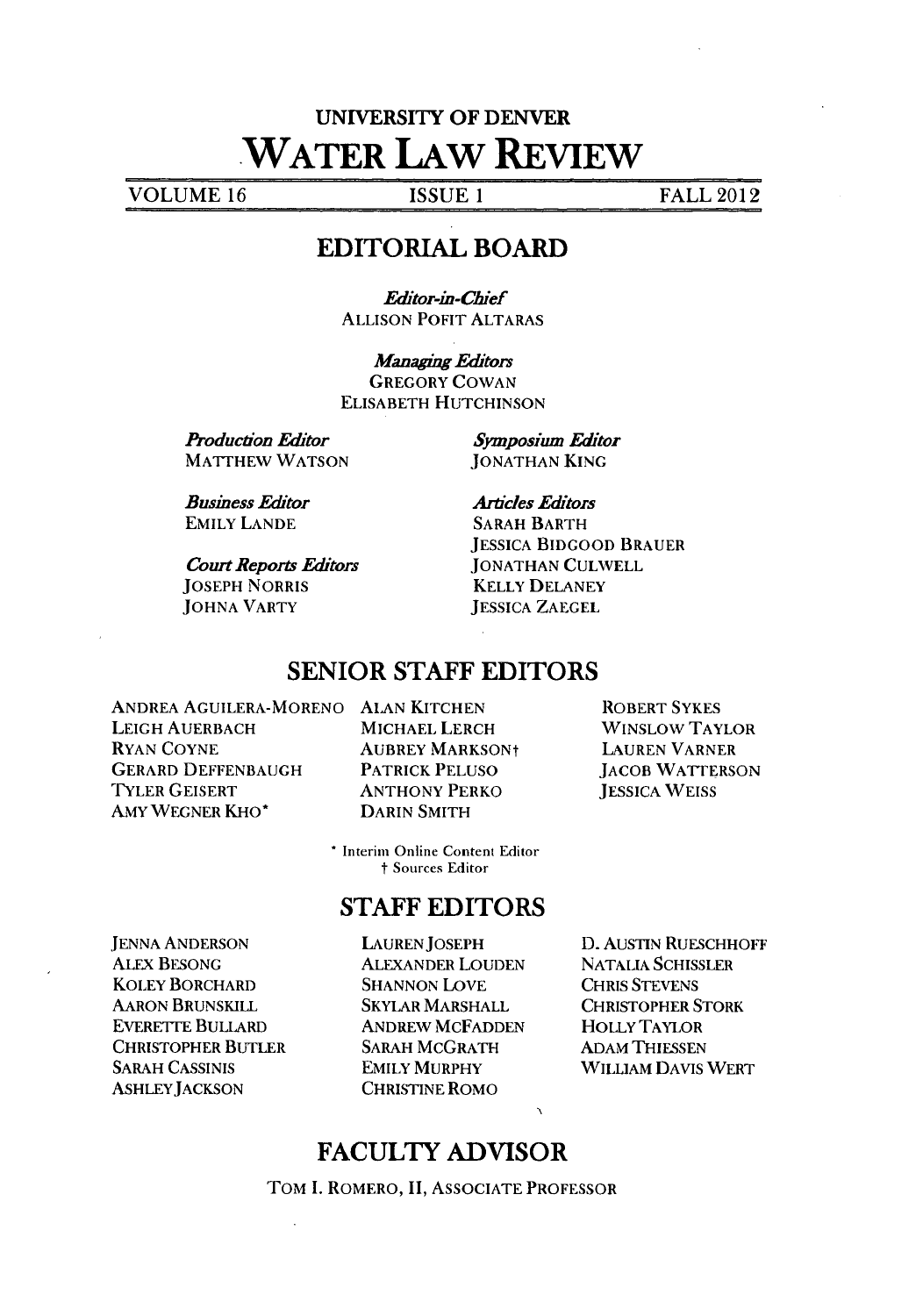#### **ADVISORY BOARD**

#### **2012-2013**

AMY W. **BEATIE,** Esq. Executive Director Colorado Water Trust

WILLIAM **CAILE, EsQ.** Holland **& Hart, LLP**

**JAMES** CORBRIDGE Professor University of Colorado, School of Law

**JOHN J.** CYRAN First Assistant Attorney General Water Resources Unit, Colorado Office of Attorney General

**JOHN** M. **DINGESS,** Esq. Duncan, Ostrander **&** Dingess, **PC**

HARRISON **C. DUNNING** Professor University of California at Davis School of Law

**DAVID** HALLFORD, Esq. Balcomb **&** Green, **PC**

**JIM LOCHHEAD CEO/MANAGER** Denver Water

DAVID ROBBINS, Esq. Hill **&** Robbins, **PC**

**SUSAN** RYAN Ryley Carlock **&** Applewhite

**JANICE** SHEFTEL, Esq. Maynes, Bradford, Shipps **&** Sheftel, LLP

**A. DAN** TARLOCK Professor Chicago-Kent School of Law Illinois Institute of Technology

**JASON** TURNER, ESQ. Colorado River Water Conservation District

DICK WOLFE, P.E. State Engineer Colorado Division of Water Resources

DR. PATRICIA WOUTERS IWRA Board of Directors Director, Water Law and Policy Programme, University of Dundee, Scotland

 $\bar{\mathcal{A}}_k$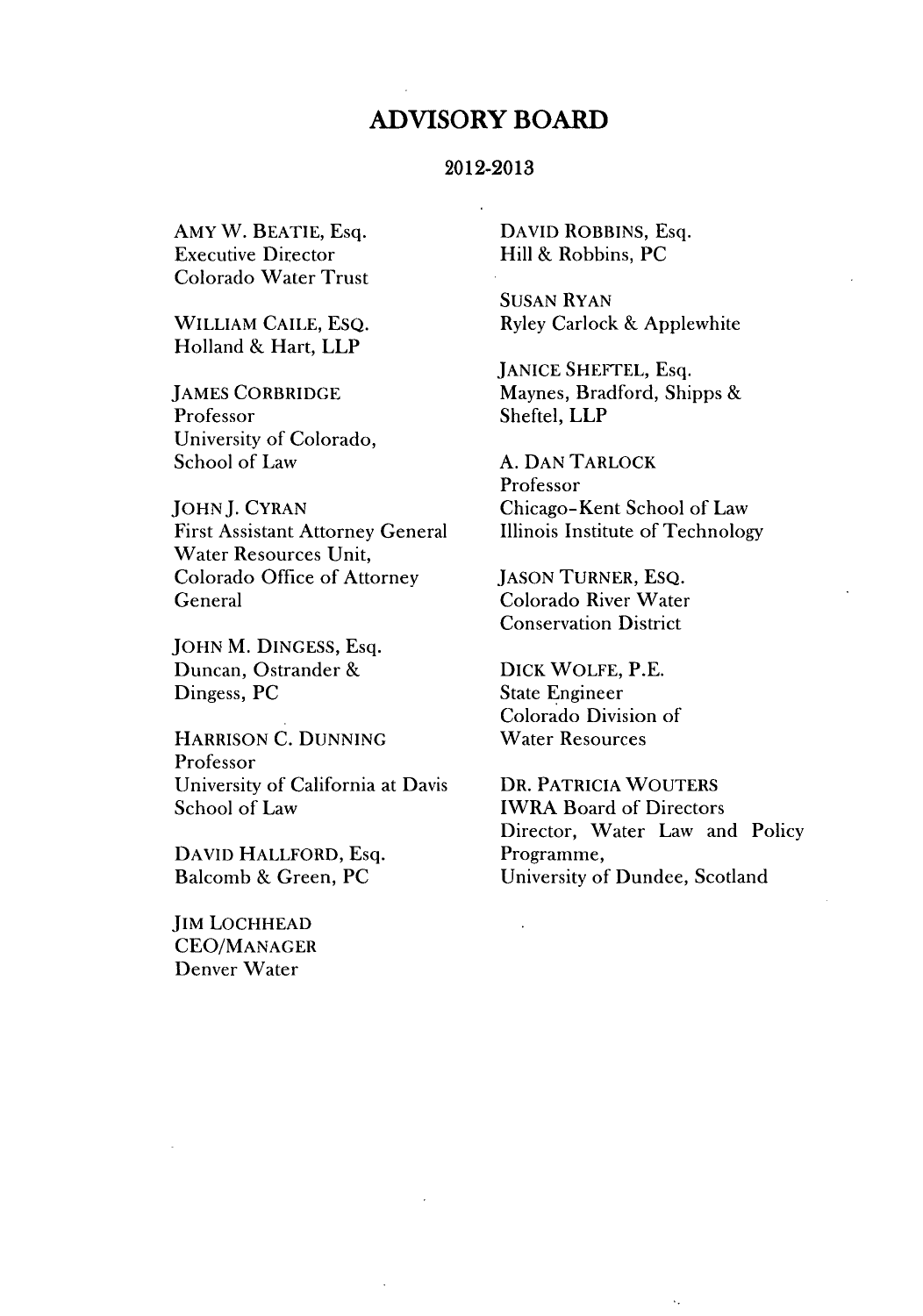## THE **UNIVERSITY** OF DENVER STURM **COLLEGE** OF LAW **FACULTY**

#### **2012-2013**

#### *ADMINISTRATIVE OFFICERS*

Robert Coombe, B.S., **M.S.,** Ph.D., Chancellor Gregg Kvistad, B.A., M.A., Ph.D., Provost Craig Woody, B.A., Vice Chancellor for Financial Affairs/Treasurer Carol Farnsworth, B.A., B.S., Vice Chancellor for Communications Barbara Wilcots, B.A., J.D., University General Counsel Paul Chan, B.A., **J.D.,** University General Counsel Martin Katz, A.B., J.D., Dean of the Sturm College of Law and Associate Professor of Law Federico Cheever, B.A., M.A., **J.D.,** Associate Dean for Academic Affairs and Professor of Law Alan K. Chen, B.A., **J.D.,** Associate Dean for Faculty Development and Professor of Law Gary L. Alexander, B.A., M.L.L.,J.D., Assistant Dean of Information Services and Library Director Daniel Vigil, B.A., **J.D.,** Asst. Dean for Student Affairs fain Davis, B.A., Asst. Dean of Student Financial Management and Admissions Eric Bono, B.A., **J.D.,** Assistant Dean, Career Opportunities Mark **A.** Vogel, B.B.A., **J.D.,** LL.M., Director, Graduate Tax Program and Associate Professor of Law Julie Gordon, B.S., **M.S.L.A,** Registrar Eric Lundstedt, B.A., Executive Director, Alumni and Development Molly Rossi, B.A., Human Resources Manager Lauri **A.** Mlinar, Director of Events *FA CUL TY* David Akerson, B.A., **J.D.,** Ph.D., Lecturer Robert Anderson, B.A. **J.D.,** Lawyering Process Lecturer Rachel **S.** Arnow-Richman, B.A., J.D., LL.M., Associate Professor **of** Law Debra Austin, B.M.E., J.D., Ph.D., Lawyering Process Lecturer Rebecca Aviel, B.A., **J.D.,** Assistant Professor of Law Katina Banks, Lecturer Tanya Bartholomew, B.A., J.D., Lawyering Process Professor Arthur Best, A.B., **J.D.,** Professor of Law Jerome Borison, B.S., **J.D.,** LL.M., Associate Professor of Law Deborah Borman, B.S., **J.D.,** A.M., Visiting Lawyering Process Professor

Stacey Bowers, **B.S., J.D.,** M.L.I.S., Ph.D. Visiting Lecturer

Kelly Brewer, Lawyering Process Professor

**J.** Robert "Jay" Brown, Jr., B.A., M.A., Ph.D., **J.D.,** Professor of Law

Theresa Bruce, B.A., J.D., Advanced Legal Writing Professor

Phoenix Cai, B.A., M.A., **J.D.,** Assistant Professor of Law

Katherine L. Caldwell, B.A., M.A., J.D., Lawyering Process Professor

John Campbell, B.A., **J.D.,** Lawyering Process Professor

Bernard Chao, B.S., **J.D.,** Assistant Professor of Law

Federico Cheever, B.A., M.A., **J.D.,** Professor of Law and Director, Natural Resources Program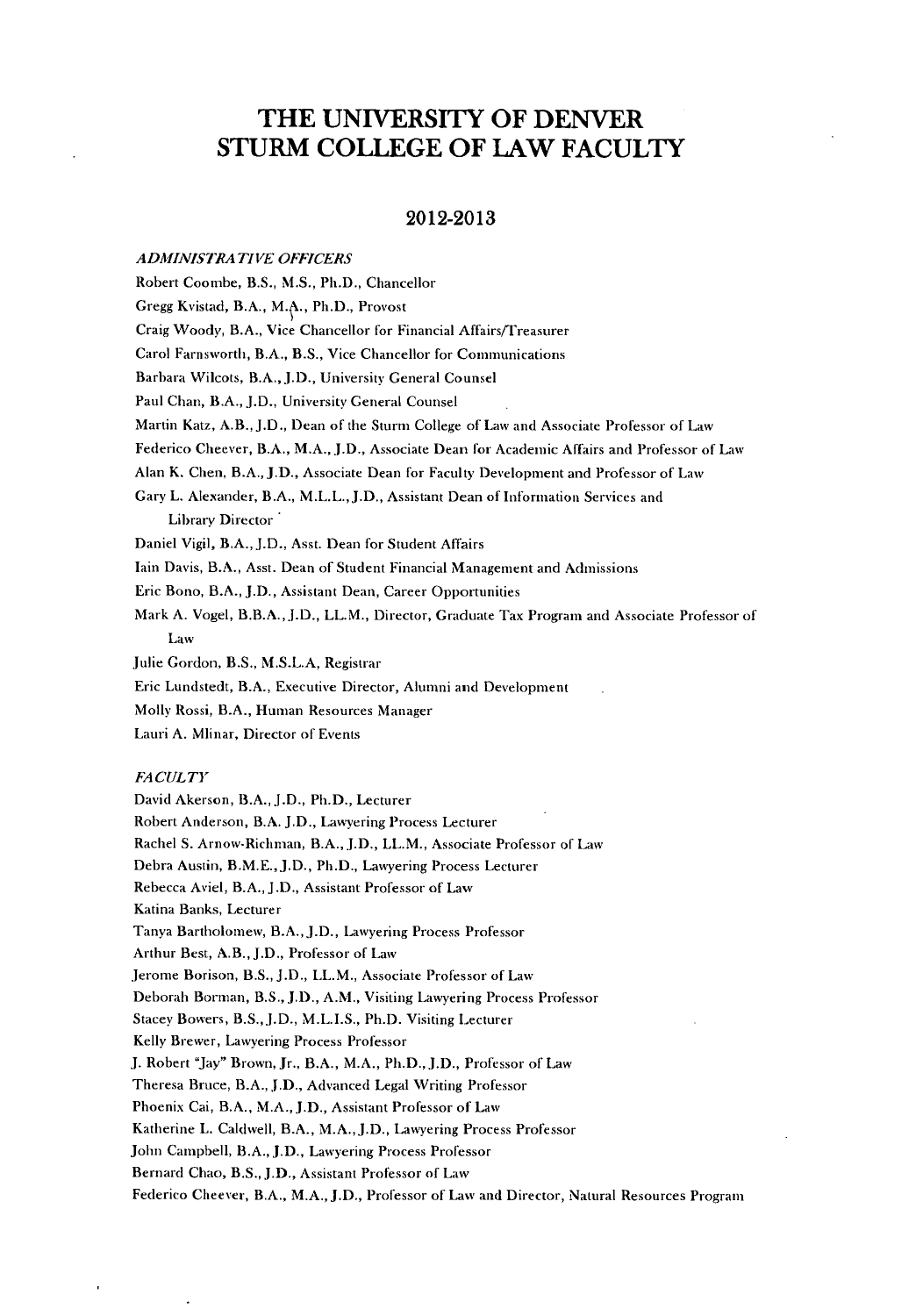Alan K. Chen, B.A., **J.D.,** Professor of Law

Christine Cimini, B.A., **J.D.,** Associate Professor of Law, Clinical Programs

Roberto L. Corrada, B.A., **J.D.,** Professor of Law

Patience Crowder, B.A., **J.D.,** Assistant Professor of Law

Community Economic Development Clinic

Stephen Daniels, B.A., M.A., **Ph.D.,** Lecturer

Kelly Davis, B.A., J.D., Clinical Fellow

Rosemary Dillon, B.A., **M.SJ.,J.D.,** Lawyering Process Lecturer

K.K. DuVivier, B.A., **J.D.,** Associate Professor of Law

Nancy **S.** Ehrenreich, B.A., **J.D.,** LL.M., Professor of Law

lan Farrell, L.L.B, LL.M., Asst. Professor of Law

Etic Franklin, B.A., **J.D.,** Whiting Clinical Fellow, Community Economic Development Clinic

Brittany Glidden, B.A., **J.D.,** Lecturer

Rashmi Goel, B.A., LL.B., **J.S.M., J.S.D,** Assistant Professor of Law

Brittany Glidden, B.A., **J.D.,** Clinical Fellow Civil Rights Clinic

Lisa Graybill, **J.D.,** Visiting Lecturer

Sylvia Hall-Ellis, B.A., **M.L.S.,** Ph.D., Interim Director and Associate Professor, Westminster Law Library

Robert M. Hardaway, B.A., **J.D.,** Professor of Law

Michael Harris, B.A., **M.S.L., J.D.,** Environmental Law Clinical Partnership

Jeffrey H. Hartje, B.A., **J.D.,** Associate Professor of Law

Mark Hughes, A.B., **J.D.,** Visiting Lecturer in Law

Timothy M. Hurley, B.A.,J.D., Asst. Professor of Legal Writing

Sheila K. Hyatt, B.A., **J.D.,** Professor of Law

Scott **Johns,** B.A., **J.D.,** Lecturer, Academic Achievement Program

Jos6 Roberto Juirez, Jr., A.B., **J.D.,** Professor of Law

Sam Kamin, B.A., **J.D.,** Ph.D., Associate Professor of Law

Dean Martin Katz, A.B., J.D., Constitutional Law, Workplace Law

Hope Kentnor, B.A., **M.S.L.A.,** Lecturer and Director of the Master of Science in Legal Administration Program

Tamara L. Kuennen, B.A., **J.D.,** LL.M, Assistant Professor of Law

Christopher, Lasch, B.A., **J.D.,** Assistant Professor of Law, Criminal Representation Clinic

Jan **G.** Laitos, B.A., **J.D., SJ.D.,** John **A.** Carver, Jr. Chair and Professor of Law

Nancy Leong, B.A., B.Mus., J.D., Assistant Professor

Matthew Lister, B.A., M.A., J.D., Ph.D., Lecturer

Kevin Lynch, B.A., J.D., Clinical Fellow, Environmental Law Clinic

Justin Marceau, B.A., **J.D.,** Assistant Professor of Law

Lucy **A.** Marsh, B.A., **J.D.,** Professor of Law

Michael **G.** Massey, B.A., **J.D.,** Lawyering Process Lecturer

**G.** Kristian Miccio, B.A., M.A., **J.D.,** LL.M., **J.S.D.,** Associate Professor of Law

Viva Moffatt, B.A., M.A., J.D., Assistant Professor of Law

Suzanna Moran, B.A., **M.S., J.D.,** Lawyering Process Lecturer

Ved **P.** Nanda, B.A., M.A., LL.B., LL.M., Thompson **C.** Marsh Professor of Law

Stephen L. Pepper, A.B., J.D., Professor of Law

Justin Pidot, B.A., **J.D.,** Assistant Professor of Law

Nicole Porter, B.A., J.D.,Visiting Professor

Patricia Powell, **B.A., J.D.,** Lecturer, Academic Achievement and Bar Success Programs

George W. "Rock" Pring, B.A., J.D. Professor of Law

Raja Raghunath, **B.A., J.D.,** Assistant Professor of Law

Patin **R.** Rhodes, **B.A., J.D.,** Associate Professor of Law